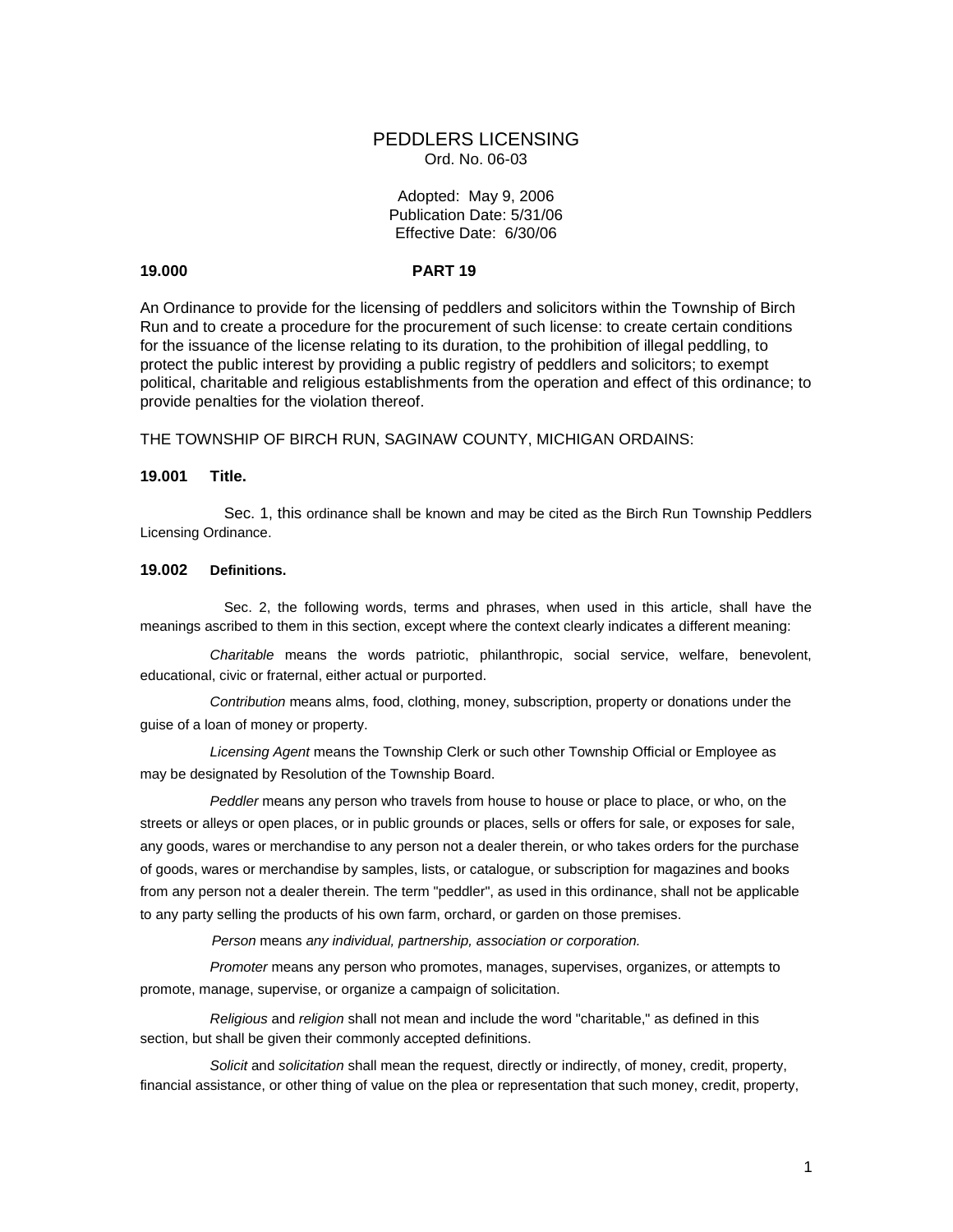financial assistance, or other thing of value will be used for a charitable or religious purpose by means of going from door to door.

*Township* means the Township of Birch Run.

## **19.003 Purpose**

Sec.3, Numerous complaints that have been received by township officials from occupants of residences and dwelling units about persons who have gained, or sought to gain, admittance to their residences for the purpose of soliciting or, on the pretext of soliciting, have by their conduct made nuisances of themselves by disturbing and annoying the occupants, or by their acts and conduct have violated the right of the occupants to the quiet and peaceful enjoyment and security of their homes; and in some cases persons have sought admittance to a residence as a solicitor for the purpose of gaining information for some illegal act. The township declares that the regulations established by this ordinance are necessary for the safety, health, comfort, good order, protection, and welfare of those residents of this township who desire the protection of the regulations established by this ordinance.

## **19.004 Vehicle and equipment use at night**

Sec. 4, No vehicle or other equipment shall be operated, propelled, located, or otherwise used on the public streets, sidewalks, parks or other public ways or places, between 7:00 p.m. and 8:00 a.m., by any person licensed under this article, for the purpose of carrying on the licensed activity; provided, however, that:

> (1) The Township Board with the approval of the Saginaw County Road Commission may authorize the use of equipment for street vending within such hours, where the occasion, locations and circumstances are such that there is no danger to the public or the operator, and on such terms and conditions as the approving bodies finds necessary as to the time, location, equipment, and mode of operation to protect the public and operator from hazard; and

> (2) Motor vehicles, licensed under the state statutes and meeting their requirements, may be operated as authorized thereby.

#### **19.005 Misrepresentations by solicitors.**

Sec. 5, No person shall directly or indirectly, solicit contributions for any purpose, by misrepresentation of his name, occupation, financial condition, social condition or residence, and no person shall make or perpetrate any other misstatement, deception, or fraud in connection with any solicitation of any contribution for any purpose in the township.

# **19.006 Hours.**

Sec. 6, No peddler shall operate between the hours of 7:00 p.m. and 8:00 a.m.

## **19.007 Courteous; respectful of resident rights.**

Sec. 7, Persons engaged in these activities shall at all times be courteous and respectful of the private property and rights to privacy of township residents.

#### **19.008 Request to leave.**

Sec. 8, If a resident requests a peddler to leave the premises, he shall immediately do so without further discussion.

 **State law references:** Refusal to leave, MCL 750.552.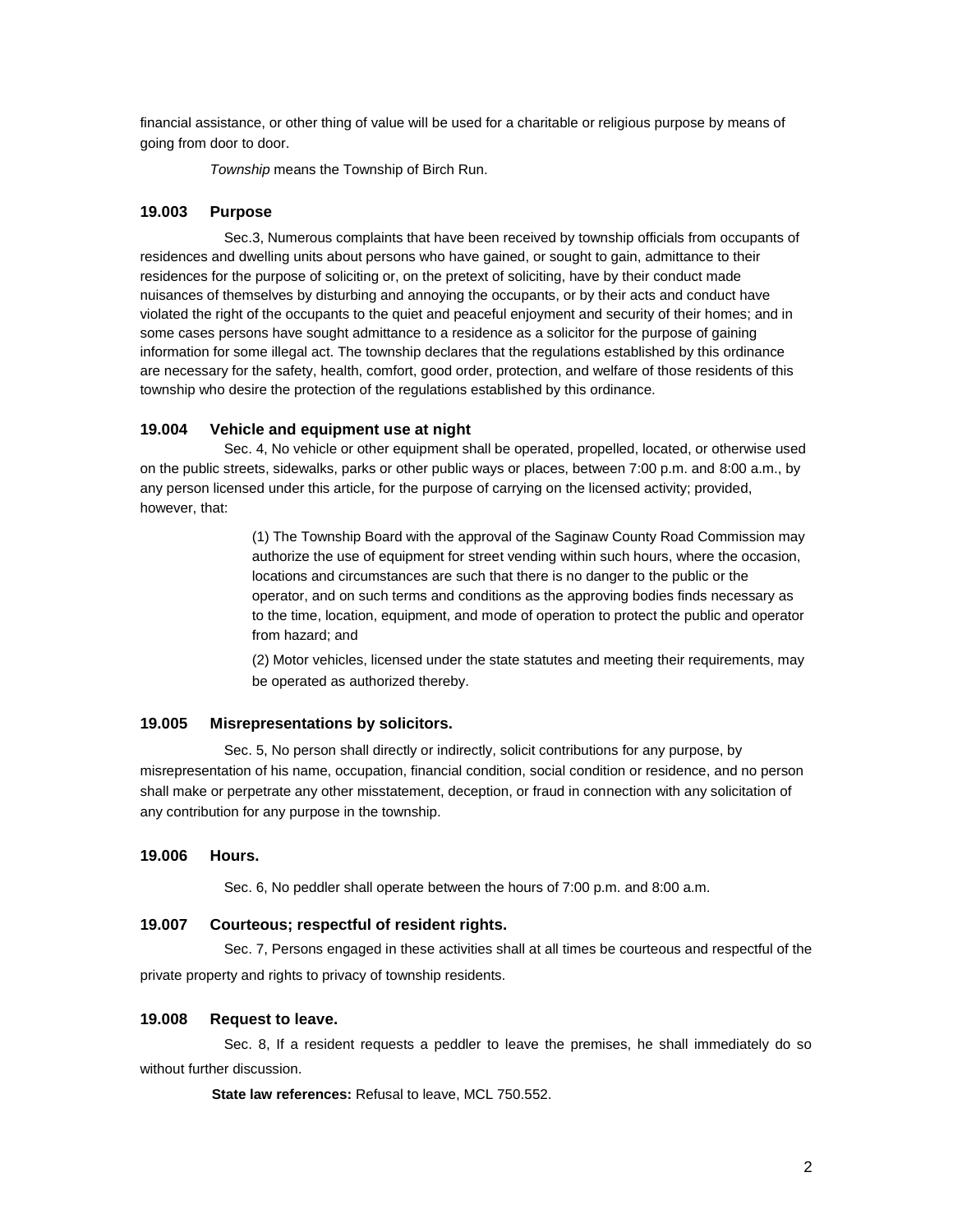## **19.009 Proper entry onto private property.**

Sec. 9, No person engaged as a peddler shall enter onto private property for the purposes except that he may enter only from the driveway and proceed directly to the entrance that represents the street address of such private property. This is intended to prohibit such individuals from crossing from one parcel to another and not using the public right-of-way; i.e., they shall not walk across front yards and shall not enter side yards or rear yards.

## **19.110 License\***

**\*State law references:** Veteran's license for peddlers, MCL 35.441 et seq.

#### **19.110. a License Required.**

Sec. 10, No person shall act as a peddler unless the person shall first obtain a license from the

township clerk's office.

## **19.111 Application.**

Sec. 11, any person desirous of obtaining a license as a peddler shall apply to the township clerk, upon proper forms to be furnished by the township clerk, or their designee, and signed by such applicant, stating:

(1) In what manner he intends to travel, trade, or conduct business;

(2) His name, age, permanent home address;

(3) A physical description of himself;

(4) If employed, the name and address of his employer;

- (5) The address of his place of residence for the past three years; and
- (6) The name and class of the license desired with two true photographs of the applicant.

The application for a license must be filed with the township clerk, or their designee, 14 days prior to the start of any such sale.

## **19.112 Fee.**

Sec. 12, Licenses issued shall be charged a nonrefundable fee as determined from time to time by resolution of the Township Board, which shall be paid for at the time the application is filed. Exempt from the payment of such fee shall be any licensed township business operating normally from a permanent location but conducting a door-to-door advertising campaign.

#### **19.113 Investigation and issuance.**

Sec. 13, the township clerk, or their designee, may withhold the granting of a license applied for until such time as may be required to receive information on the applicant from the code enforcement department. Whenever the township clerk, or their designee, receives information from any source indicating that the applicant has violated any law or ordinance of any state or municipality, the township clerk, or their designee, shall refer the application to the Township Board and the code enforcement department, who will determine whether the license shall be granted.

(b) The township clerk, or their designee, is authorized to issue licenses to those who have complied with the provisions of this ordinance.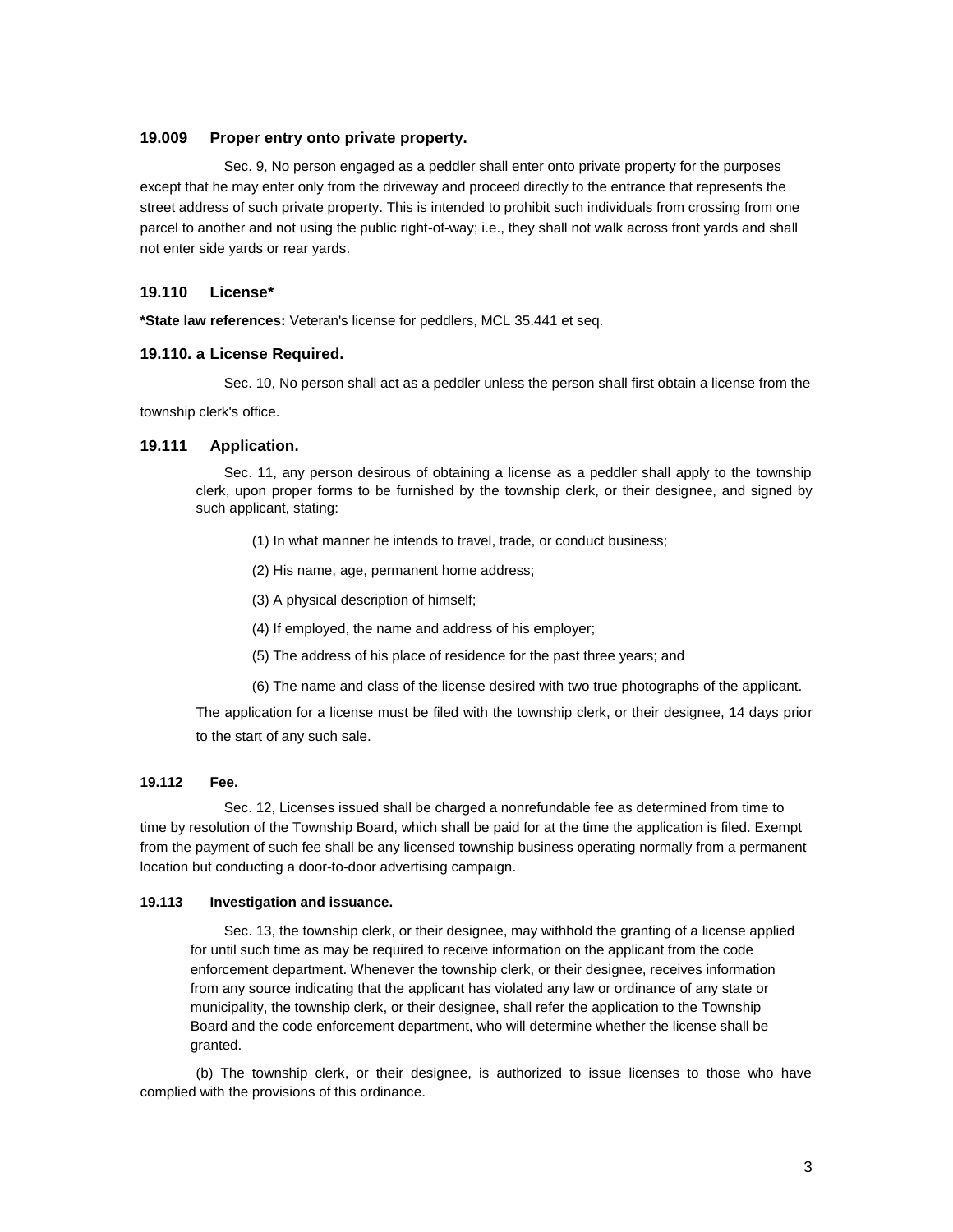## **19.114 Duration of license.**

Sec. 14, No peddler shall be issued a license for more than 30 days per one calendar year.

## **19.115 Form and content.**

Sec. 15, each license granted shall be in such form as to contain a true photograph of the licensee, the name, address, physical description, length of time the license is issued for, and description of how business will be conducted.

### **19.116 Expiration date.**

Sec. 16, all licenses issued shall expire 30 days from the date of issue, unless a prior date is fixed therein.

### **19.117 Nontransferable; return upon expiration.**

Sec. 17, any license issued shall be nontransferable and shall be returned to the township clerk within two days after its date of expiration, together with all facsimile copies thereof.

#### **19.118 Alterations prohibited.**

Sec. 18, No licensee shall alter, remove or obliterate any entry made on his license.

## **19.119 Carried by licensee.**

Sec. 19, all licensees while going from door to door shall carry with them, at all times, the license issued under the provisions of this ordinance.

## **19.120 Solicitor credentials.**

Sec. 20, all persons to whom licenses have been issued shall furnish proper credentials to their solicitors for such solicitation.

(1) *Content.* Such credentials shall include:

- a. The name of the organization;
- b. The name of the license holder;
- c. The date;
- d. A statement describing the holder's charitable or religious activity;

e. A description of the purpose of the solicitation;

f. The signature of the license holder or of the holder's chief executive officer;

g. The name, address, age, sex and signature of the solicitor to whom such credentials are issued; and

h. The specific period of time during which the solicitor is authorized to solicit on behalf of the license holder.

(2) *Copy filed and approved by township clerk.* A copy of such credentials must be filed with the township clerk, or their designee, at the time the application for a license is filed and must be approved by the township clerk, or their designee, as conforming to the requirements of this ordinance.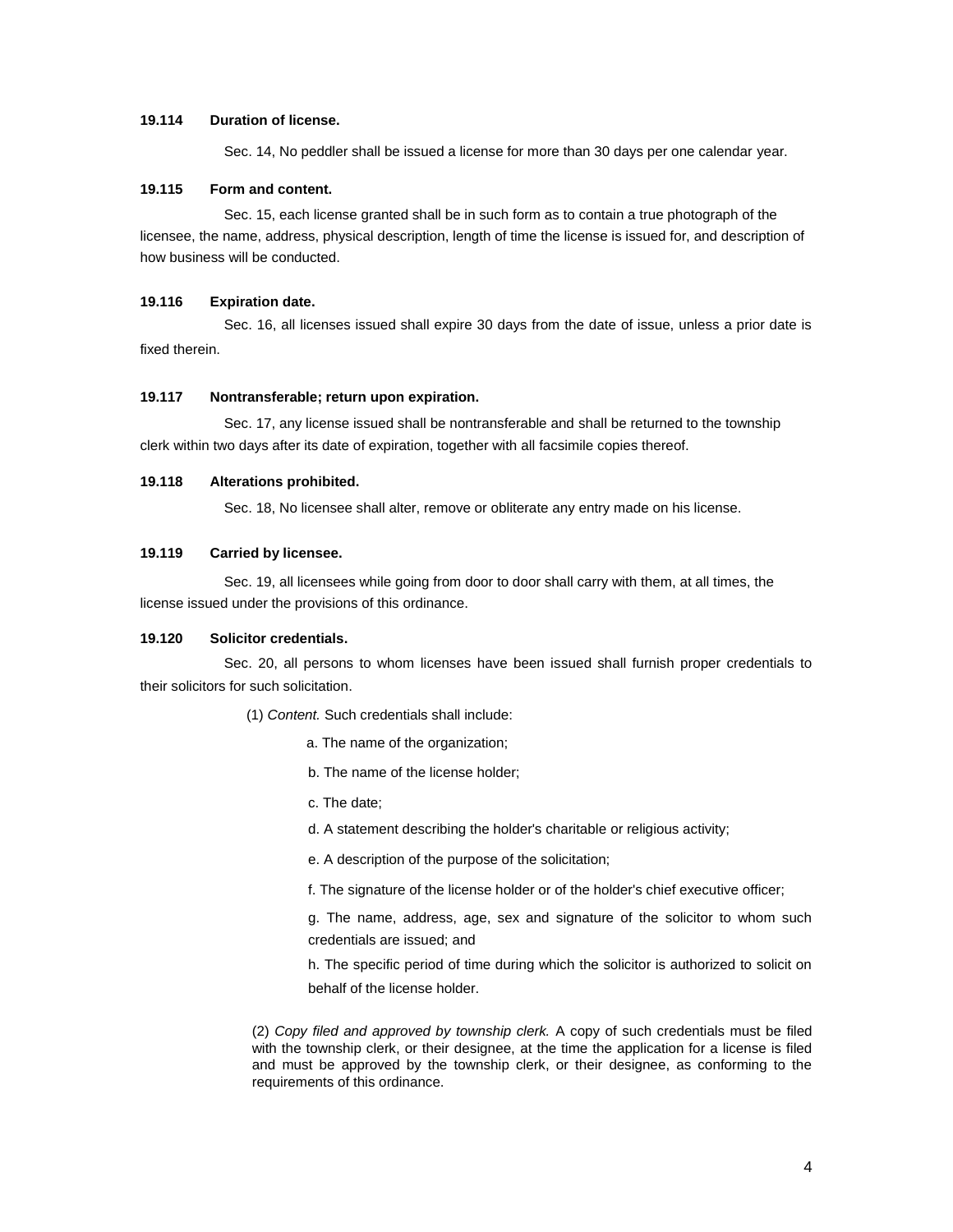## **19.121 Suspension.**

Sec. 21, the township clerk, or their designee, shall have the power to suspend any license issued for violation of a township ordinance or any condition or regulation under which the license was granted. The township clerk, or their designee, shall report all suspensions to the Township Supervisor and code enforcement department, which may, for cause shown, revoke or reinstate the license after giving the licensee reasonable notice and an opportunity to be heard.

#### **19.122 Revocation.**

Sec. 22, Failure to exercise proper courtesy and respect or engaging in obnoxious sales tactics or behavior shall be grounds for the withdrawal of the license and further enforcement action as permitted by law.

(1) Upon written complaint to the township clerk or another township official by offended citizens, the township supervisor and code enforcement officer shall meet with the licensee to determine whether or not the complaint justifies revocation of the license.

(2) If the licensee disagrees with the determination, he may appeal to the township board at its next regular meeting. Until such meeting, the license will be suspended and no further activity shall be conducted.

(3) In the event of revocation, the license fee shall not be refunded. No person whose license has been revoked shall receive another license for a period of one year thereafter.

#### **19.123 Records of licenses.**

Sec. 23, a full, complete record of each license issued, including renewals, suspensions, or revocations thereof and serious complaints and charges against the licensee, together with their photograph, shall be kept on file by the township clerk, or their designee.

## **19.124 Exemptions.**

Sec. 24, Nonpecuniary*, profit organizations,* The provisions of this ordinance shall not apply to any established society, association or corporation that is organized and operated exclusively for religious, philanthropic, benevolent, fraternal, charitable or reformatory purposes, and not operated for pecuniary profit, where:

(1) No part of the net earning of which benefits any person, private shareholder or individual; and

(2) The solicitation of such organization is conducted among the members thereof by other members or officers thereof, voluntarily and without remuneration for such solicitation; or

(3) Such solicitation is in the form of collections or contributions at the regular exercises or services of any church, religious society, lodge, benevolent order or fraternity or similar organizations, or of any branch thereof.

(a) *School related youth activities.* Any group or individual associated with any school related youth activities such as Girl Scouts, Little League, soccer leagues, and Boy Scouts shall be exempt from the provisions of this ordinance.

# **19.125 Permitted hours of soliciting for Exemptions.**

Sec. 25, No person or organization shall conduct charitable or religious solicitations between the hours of 7:00 p.m. and 8:00 a.m.